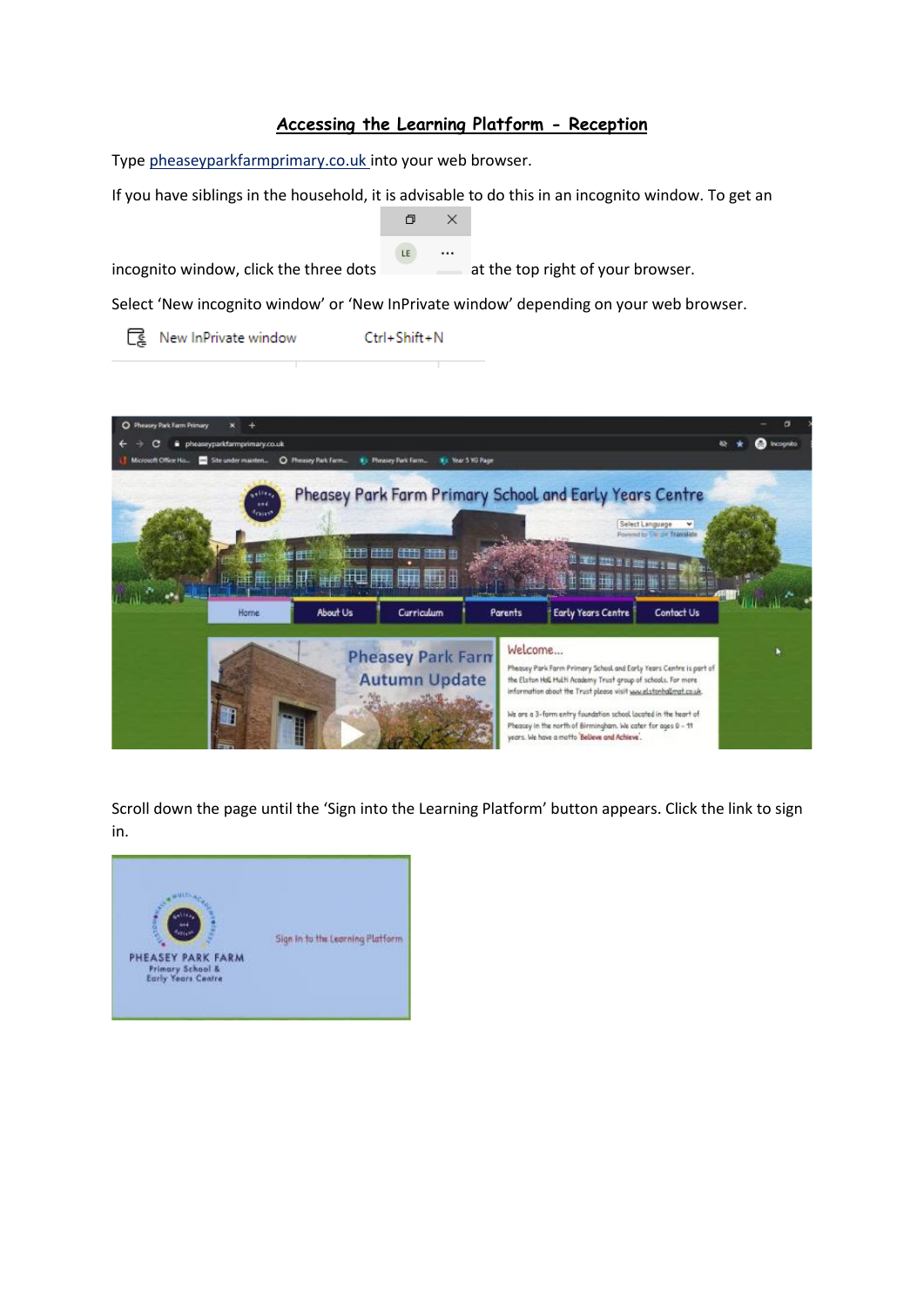Sign into the learning platform using your child's school e-mail address and password. This is the same email used to sign in at school.



### **Announcements for the Year Group (Year Group News)**

Sign into the learning platform using the steps at the top of this document.

From the top menu, click on 'Year Groups' and select the correct Year Group.



You will find any Year Group announcements on the Year Group page. You can click on the title of the announcement to view the content.

### Announcements

 $+$  Add  $\vee$ 



#### Our first Half Term!

Well done Reception children! You have completed your very first half term in school. You have all been working so hard, learning lots of new things and playing nicely together. We are so proud of you! Have a lovely half term holiday! We look forwar...



#### **Reception Reminders**

Just a few reminders for parents; Please ensure all clothes are named! Children must bring water in any drinks bottle they bring to Nursery (not squash, juice or pop). Children should bring a coat to Nursery every day - we try to get the children ou...

Activate Windows

See all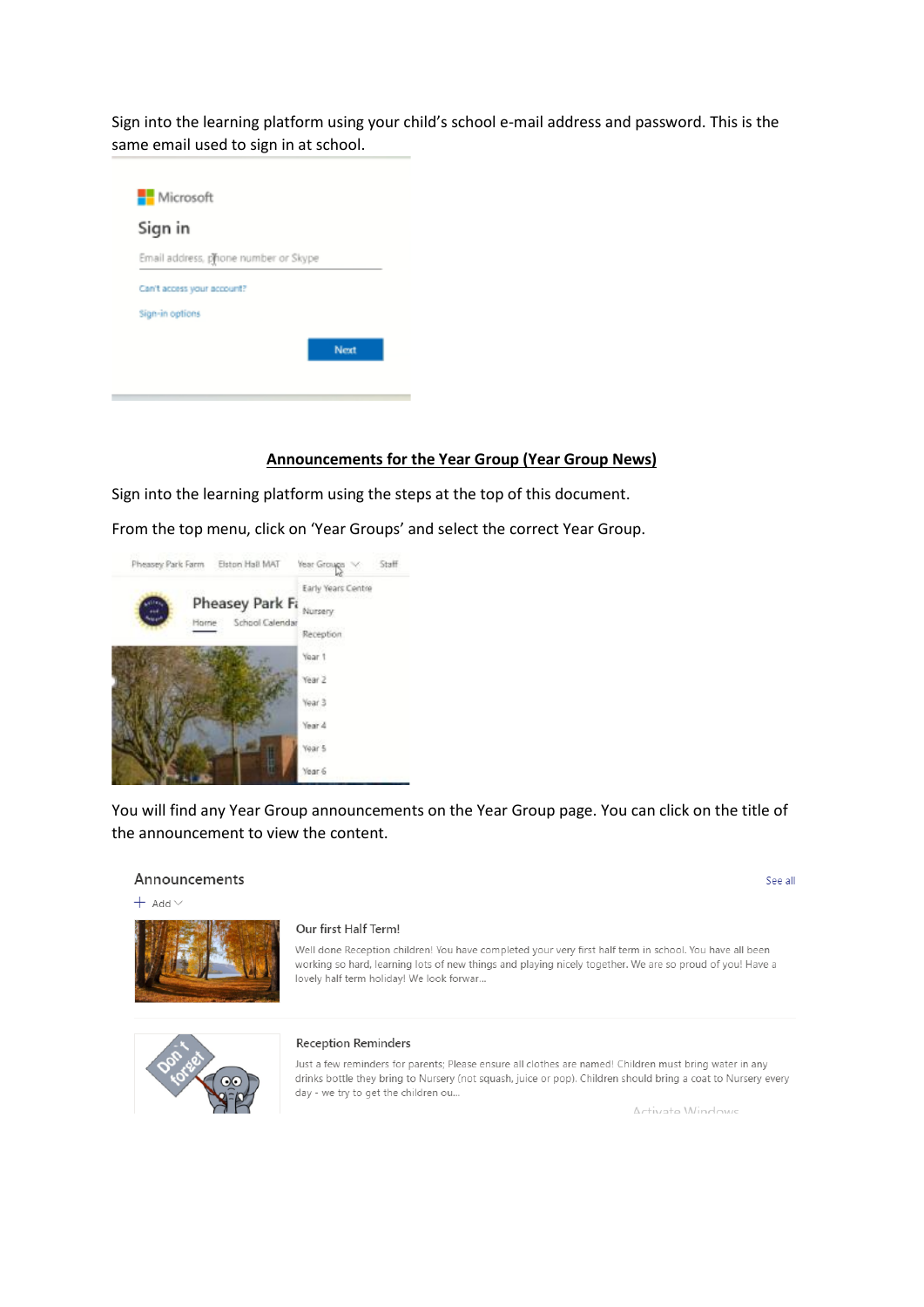## **Announcements and Discussions for the Class**

Sign into the learning platform using the steps at the top of this document.

From the top menu, click on 'Year Groups' and select the correct Year Group.



Scroll down and select 'Class Sites.'



Scroll down to view the class discussions. Click on the title of the discussion to view more.

At the bottom of the discussion, children can leave a comment if this option has been turned on by the class teacher.



**Discussions** 

#### Halloween!

Halloween is almost here! People dress up, go trick or treating or play special Halloween games. Have you decided what costume yo...



#### It's Okay to be Different!

We listened to the story "It's Okay to Be Different" by Todd Parr. We talked about our similarities and differences and how we...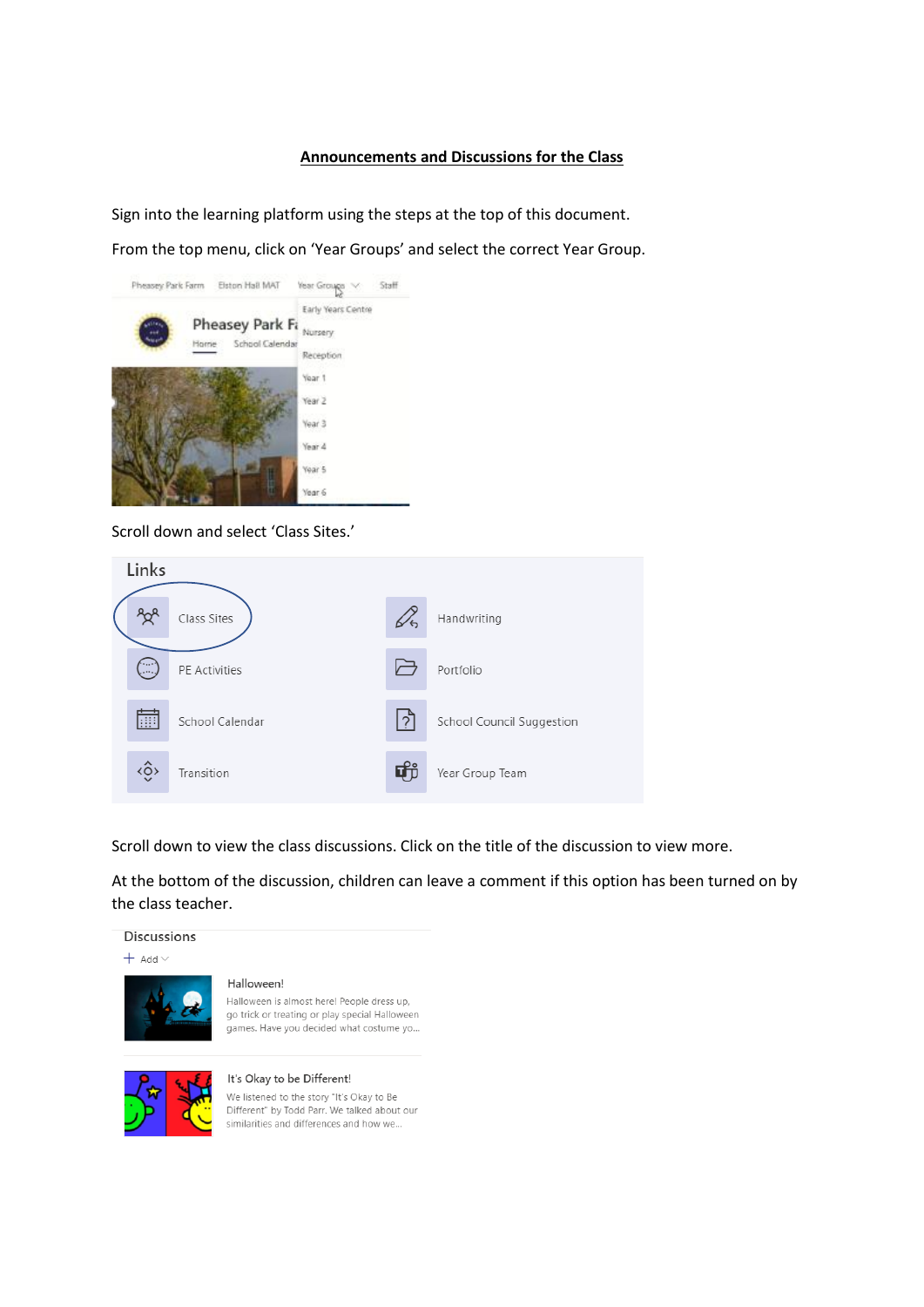### **Accessing Work in OneNote**

OneNote work and homework is found in the class OneNote Notebook by following the link on the class page.

| <b>Links</b><br>ಕ್ಗಿಳಿ | Class Sites           | Dn  | Handwriting     | $\oplus$ | Online Resources | ⊜ | PE Activities             |
|------------------------|-----------------------|-----|-----------------|----------|------------------|---|---------------------------|
| B                      | Portfolio             | ⊕   | PowerPoint Live | 扁        | School Calendar  | 团 | School Council Suggestion |
| 6                      | Sway                  | ۰ĝ› | Transition      | 啲        | Year Group Team  | 郦 | Year Group Notebook       |
|                        | Maths Class Notebooks |     |                 |          |                  |   |                           |

Selecting 'Class Sites' will give take you to a screen where you can select your child's class. Click on the relevant button to visit the class page.

|                                       | <b>WELCOME TO RECEPTION</b>                |                                |
|---------------------------------------|--------------------------------------------|--------------------------------|
| <b>Class Sites</b>                    |                                            |                                |
|                                       |                                            |                                |
|                                       |                                            | <b>Activate Windows</b>        |
| <sup>P</sup> R <sup>R</sup> Class RAL | <b><sup>ቶ</sup>χ<sup>R</sup></b> Class RNS | <b>Age</b> Class RSS Class RSS |

Scroll down to the 'links' section and select 'Class Notebook' to open the Notebook.



# In OneNote, click on your child's name

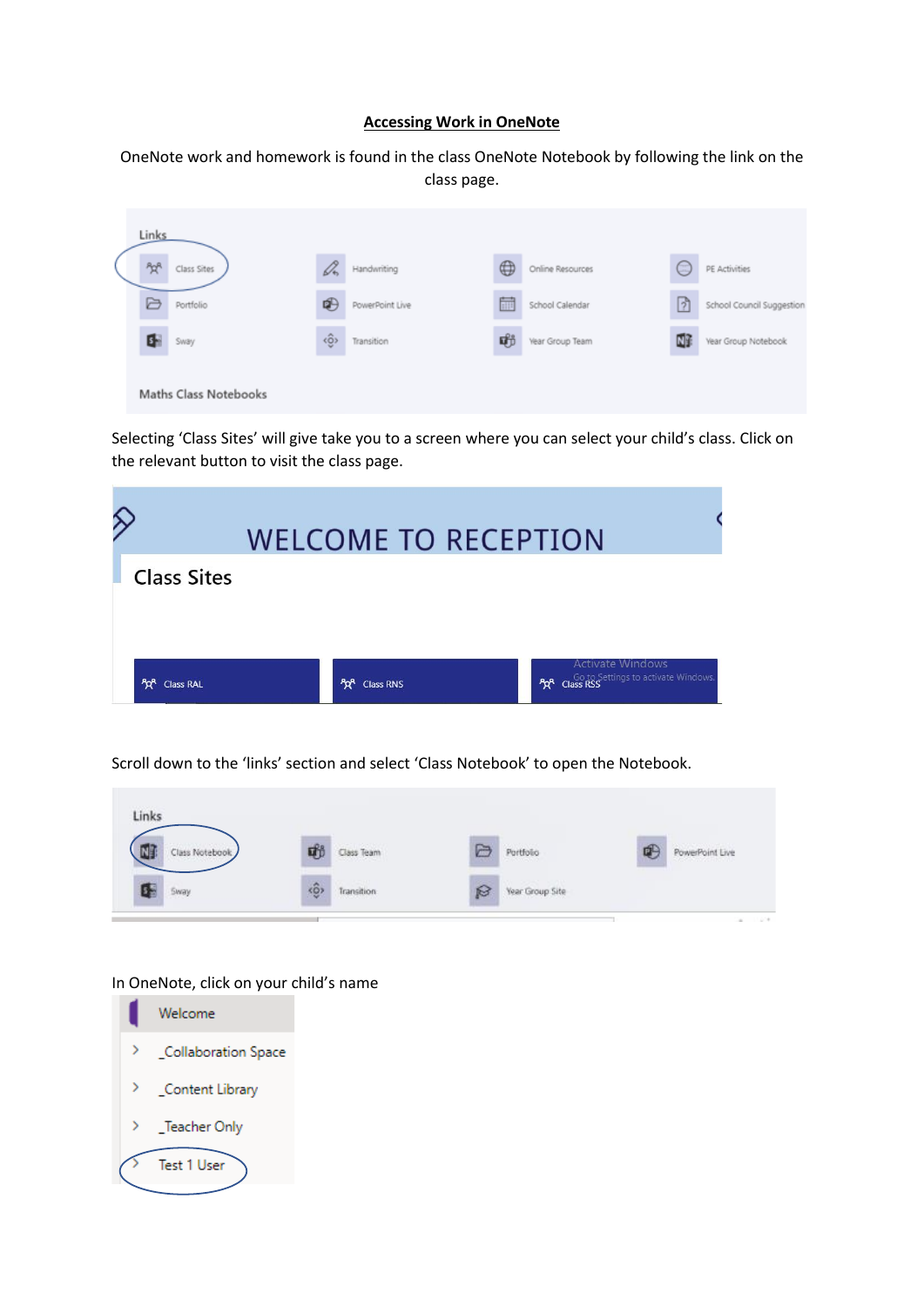Select the section required e.g. 'English Homework.'



English Homework

From the middle pane, select the date or title of the work and this will open in a window on the right.

|                        | Adjectives 3.3.21                   |
|------------------------|-------------------------------------|
| Adjectives 3.3.21      | Wednesday, March 3, 2021 12:33 PM   |
| Adjectives 3.3.21      |                                     |
| English Homework 19.11 | Identify the adjectives below.      |
| English Homework: Pred | Sad<br>Jumped<br>Anxiously<br>Angry |

# EducationCity and Purple Mash – Single Sign On

Once children are signed into the learning platform, they can choose the 'Log in with Office 365' button to sign into EducationCity automatically, without inputting their username and password.